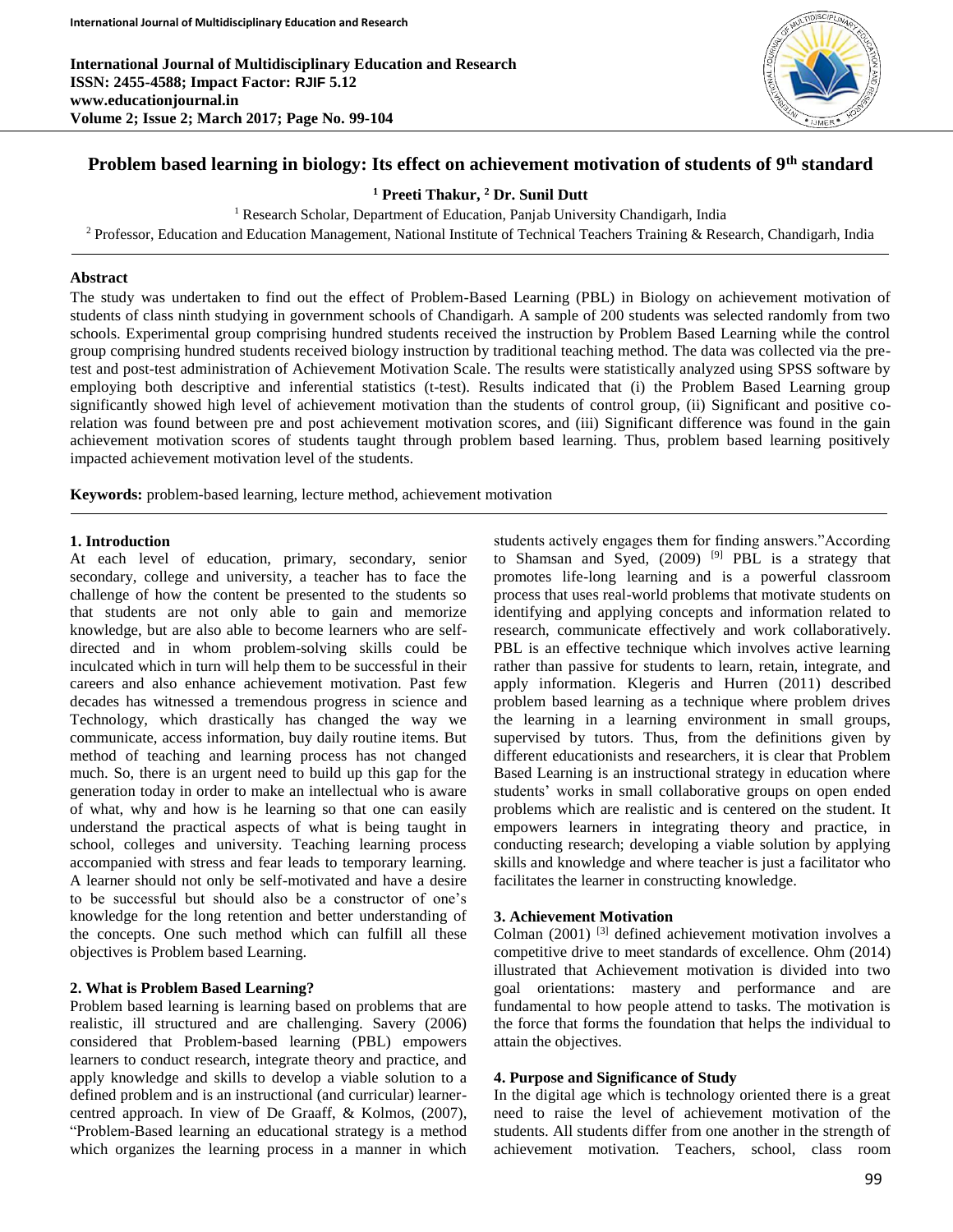environment, home and society play an important role in developing achievement motivation in the students. If learning is associated with real life problems into the classroom situation as in Problem Based Learning, achievement motivation of the students can be enhanced. Although Problem based learning method of teaching is more than 40 years old, its applicability in Indian school curriculum is negligible though few researches in medical sciences and Engineering have been reported. Moreover, education system in India is more exams oriented and less emphasis is laid on the applicability of the subject matter taught. The study of the subject of biology is an important aspect of the child development at school level as it helps in understanding one's own body processes as well as gives a better and a scientific understanding of the living things around them. Biology can be best learned if associated with day to day to life and one's surrounding which contributes towards maximum involvement of the child. Moreover, the research would help in adding a new method of teaching in the field of education at school level which is rarely used in Indian schools. In addition to this, the study has been taken up in the Government school set up where resources are limited; success rate of students is much less than the students who are studying in private, public or convent schools, this method would be an inspiration for those teachers who would like to bring best out of the students. The study was conducted to investigate the effect of Problem Based Learning in biology on Achievement Motivation of students of  $9<sup>th</sup>$ standard in biology.

#### **5. Literature Review**

Tella  $(2007)$  <sup>[10]</sup> investigated the impact of motivation on academic achievement of secondary school students in mathematics and found significant gender differences when impact of motivation on academic achievement was compared and when the extent of motivation was taken as variable of interest on academic achievement in mathematics based on the degree of their motivation results were significant. Ali, Akhter, Shahzad, Sultana, & Ramzan (2011) <sup>[1]</sup> studied the impact of motivation on students' academic achievement in problem based learning environment by employing pre-test-post-test design in elementary level mathematics. Significant impact of motivation on the academic achievement was found in students in problem based learning environment. Etherington  $(2011)$ <sup>[5]</sup> found that problem based learning had had a positive impact on the motivation of pre-service teachers to teach science ideas within a real world context. Klegeris & Hurren (2011) in their study on learning biochemical and physiological processes through problem based learning monitored the attendance of students and by using formal and informal surveys, demonstrated a a significant positive impact of PBL on student motivation to attend and participate in the course work. Wijnia, Loyens, & Derous  $(2011)$ <sup>[12]</sup> in the study examined the effects of problem-based learning [PBL] versus lecture-based [LB] environments on undergraduates' study motivation. The results indicated higher scores on competence by PBL students but did not differ from LB students on autonomous motivation. In conclusion, PBL does not always seem to lead to higher intrinsic motivation. It is therefore crucial to build in the right amount of structure in learning environments and balance controlling elements versus autonomy, even in learning environments that are intended to be motivating for students. Tella (2007)<sup>[10]</sup>, Ersoy (2010), Ali, Akhter, Shahzad, Sultana,

& Ramzan (2011)<sup>[1]</sup> and Etherington, (2011)<sup>[5]</sup> and Klegeris & Hurren (2011) indicated significant impact of motivation on the academic achievement of students in problem based learning environment. Wijnia, Loyens, &Derous (2011) <sup>[12]</sup> have reported that PBL does not always lead to higher intrinsic motivation. From the review of related literature both positive and negative effects of problem based learning was found but the studies pertaining to effect of problem based learning on achievement motivation, are inconclusive, especially in the subject of biology of secondary class, which necessitates further investigation.

# **6. Hypothesis**

The null hypothesis formulated for the study was:

There will be no significant difference in achievement motivation scores of students taught through lecture method and problem based teaching strategy in Biology.

### **7. Method and Procedure**

Detail about research design, sample, tool used, procedure and statistical techniques employed are given below:

# **7.1 Research Design**

The study employed pre-test and post-test experimental research design.

# **7.2 Population and Sample**

A group of students in the age group of 13 to 16 years studying in Class IX, of Government Schools in Chandigarh affiliated to Central Board of Secondary Education (CBSE) with English as medium of instruction constituted the population of the study.

Initially, a sample of 200 students was selected from two Government schools of Chandigarh. Experimental group comprising hundred students received the instruction by Problem Based Learning while the control group comprising hundred students received biology instruction by traditional teaching method. Students were randomly assigned to both the groups. The actual results were computed on 188 students as 12 students formed the experimental mortality due to inadequate data. The PBL group (n=93, Female -39, Male- 54) who received biology instruction by PBL and the control group (n=95, Female 35, Male - 60) who received biology instruction by traditional teaching method i.e. lecture method. The researcher did not disturb the normal set up of the classroom as both the groups constituted students of high, average and low intelligence as found out by the academic records of the students of previous class. The PBL group received biology instruction in PBL format and the control group received biology instruction with traditional teaching method i.e. lecture method. Problem based learning is a method in which students work together in a group of 3-5. So, in the present study the sample of 100 students was divided into 24 groups consisting of 4 students each randomly distributed into groups by lottery system.

### **7.3 Tool Used**

The standardized Achievement motivation scale developed by Deo and Mohan (2011) published by National Psychological Association, Agra was used in the study which consisted of 50 items based on 15 dimensions (Academic Motivation, Need Achievement, Academic Challenge, Achievement Anxiety, Importance of Grades/ marks, Meaningfulness of Task,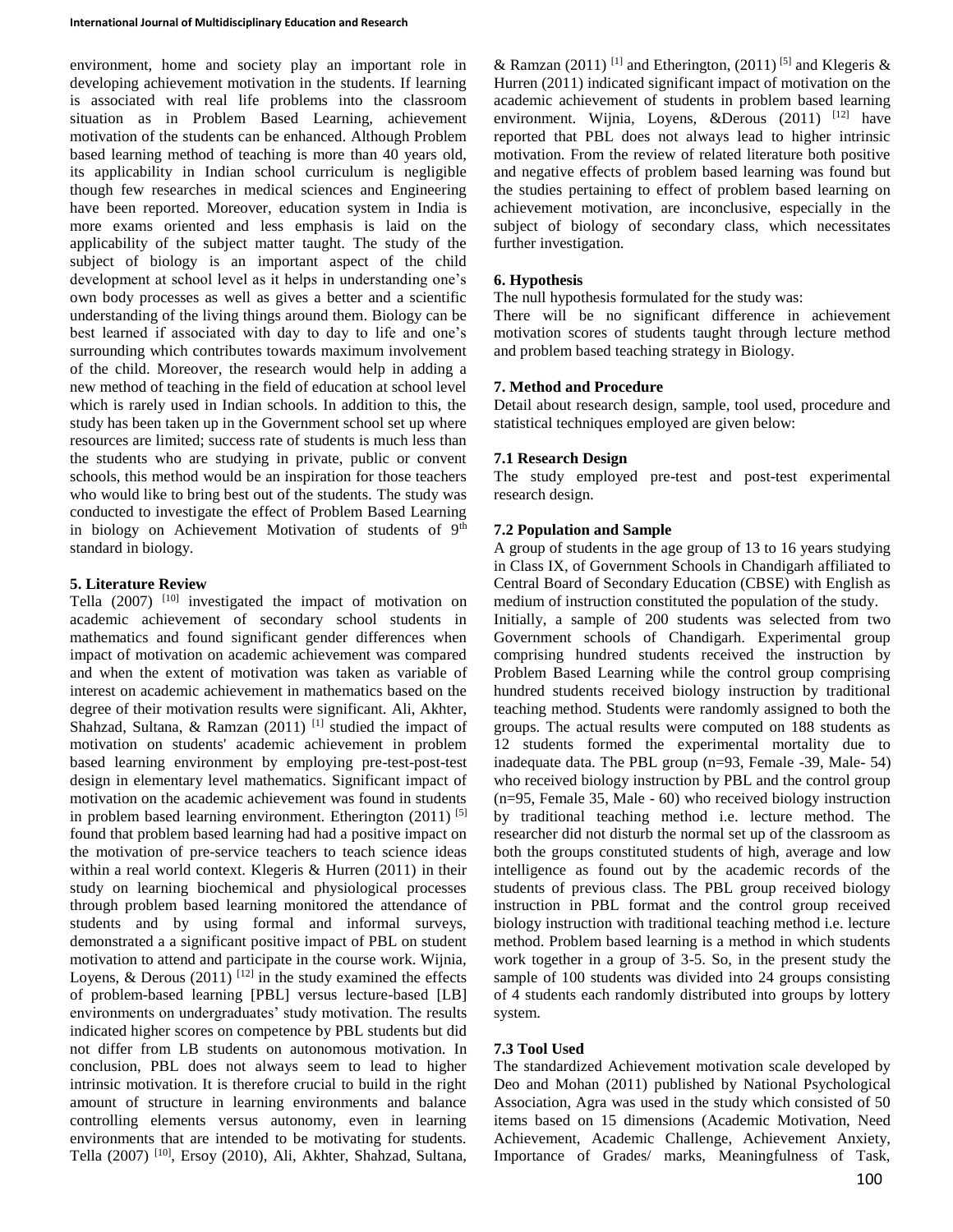Relevance of School/ College to further goal, Attitude towards Education, Working method, Attitude towards teachers, Interpersonal Relations, Individual Concern, General Interests etc. - 13 negative and 37 positive items). A positive item carried the weightage of 4, 3, 2, 1 and 0 respectively for the categories of Always, Frequently, Sometimes, Rarely and Never. A negative item carries the weightage of 0, 1, 2, 3 and 4 for the same categories respectively. The summation of all the positive and negative items gave the total score. It is based on five point Likert scale. For the present study, English version of the scale has been used.

### **7.4 Procedure**

The study was conducted in the beginning of the session in the month of April, 2016 when students after passing class eighth entered class 9 and had negligible knowledge about the syllabus. The duration of the study was 5 weeks in April and May. Achievement motivation of both the groups was evaluated before and after the study. The independent variable was the intervention (the PBL and the traditional instruction). The dependent variable was posttest achievement motivation. To examine the effect of PBL, some key topics on The Fundamental Unit of Life, Tissues, Why do we fall ill, Diversity in living organisms, Improvement in food resources and Natural resources were selected for the study. The study was conducted parallel in both the groups. Each group was given one worksheet (Name of the group Members, Group Leader, What is the problem, What do we know about the problem, What information or resources will be needed to solve the problem, what should be done to solve the problem, solution, student notes for writing extra information or query if any) for each session. Students of PBL group were allowed to use science laboratory, computer laboratory and school library to collect data to solve the problem. The Problem based learning session was conducted in three phases (Wijina, 2014, pp 87)<sup>[11]</sup> after presenting the problem to the students: (1) initial discussion phase, (2) self-study phase, and (3) a reporting phase. In initial phase collaboratively discussed the problem on the basis of previous knowledge and common sense to arrive at possible solutions and explanation for the problem. As the previous knowledge was insufficient to completely explain the problem, learning issues were formulated (i.e., questions) which further directed self-study. Students prepared themselves for studying; selecting and integrating information from varied learning resources (e.g., science text book, Internet, library, science laboratory) with the aim of finding an answer to the learning issues in the self-study phase. After discussing and noting down the solution of the

problem in the worksheet, the problem was discussed in the class in the brainstorming session (Reporting phase). Although group of 4 students each was made in Experimental (PBL) group, but the achievement motivation scale was individually administered as pre-test and post-test to both the groups. Proper track of the attendance of the students was kept by the researcher during the study.

#### **7.5 Statistical Techniques employed for Analysis of Data**

Following statistical techniques were employed for analysis of the data collected by SPSS (Statistical Package for the Social Sciences):

1. Descriptive statistical techniques such as mean, median, mode, standard deviation were used to determine the nature of the distribution of scores of variable.

2. Differential analysis by using the t-test to analyze the effect of problem based.

#### **8. Results and Discussion**

According to the results of pre-test data for achievement motivation as given in Table 1, the experimental (PBL) group and control group had approximately similar value for mean, median and mode. Fig. 1 represents the histogram for Pre Achievement Motivation Score of Experimental and control group which has a bell shaped curve and indicates that the sample is normally distributed. The mean, median and mode of pre-achievement motivation score of experimental and control group is approximately 120 which clearly indicates that the sample in both the groups have the same level of achievement motivation and is normally distributed. This was further proved by applying t-test as given in Table 3. The p-value for the t-test for pre achievement motivation score of experimental and control group was 0.973 which is more than 0.05, hence nonsignificant which means students in both the groups had equivalent level of achievement motivation. The mean score of pre achievement motivation scale of experimental group was 121.03, control group was 120.93. The average age of the students of experimental group was 13.74, control was 13.79 and that of total sample was 13.77, so we can assume the average age as 14 years. On the basis of raw scores of average motivation z-score of -1.25 was obtained according to the norms of Achievement Motivation Scale to check the level of achievement motivation of the students which indicated that the students of experimental and control group had below average achievement motivation. Thus indicating that experimental and control groups are equivalent on the basis of achievement motivation before conducting the experimental study.

**Table 1:** Descriptive statistical analysis of Pre Achievement Motivation Score of Experimental (PBL) and Control Group

|                           | Pre Achievement Motivation Score (Experimental group) Pre Achievement Motivation Score (Control Group) |        |
|---------------------------|--------------------------------------------------------------------------------------------------------|--------|
|                           |                                                                                                        |        |
| Mean                      | 121.03                                                                                                 | 120.93 |
| Median                    | 19.00                                                                                                  | 19.00  |
| Mode                      | 120                                                                                                    | 120    |
| <b>Standard Deviation</b> | 22.053                                                                                                 | 21.506 |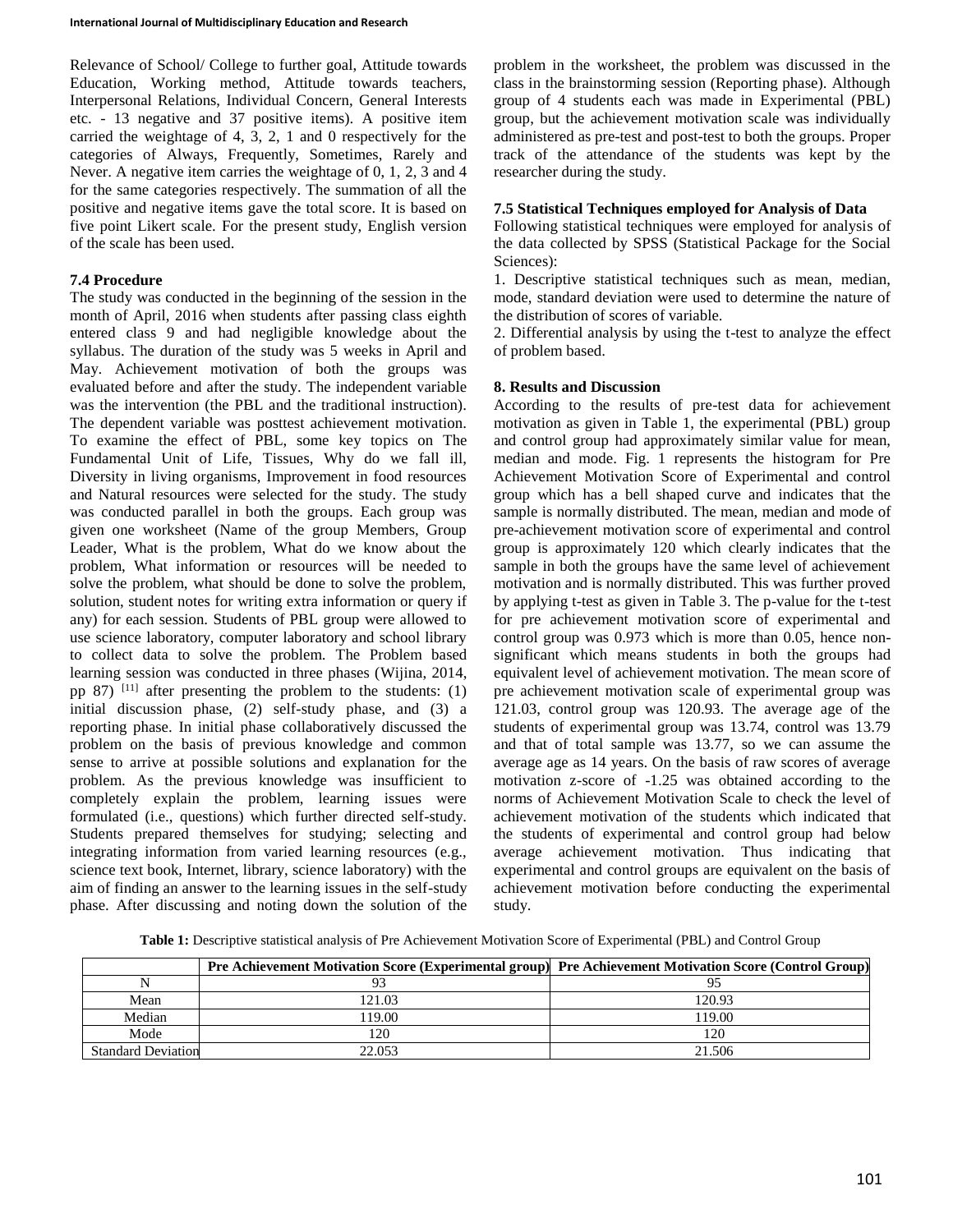

**Fig 1:** Histogram for Pre Achievement Motivation Score of Experimental and Control Group

The descriptive statistical analysis of post-test achievement motivation scores of experimental (PBL) group and control group (lecture method) is given in Table 2. The mean score of post achievement motivation scale of experimental group was 139.65 and control group was 124.85. The z-score of experimental group was -0.45 and control group was -1.07. On the basis of raw score and z-score we can say that there was an

increase in the level of Achievement Motivation in students of both experimental (PBL) and control group but students of PBL group showed higher level of Achievement Motivation than the control group. After the experimental study Achievement Motivation of students of PBL group was raised from below average motivation to average motivation, although there were some students of high motivation also.

**Table 2:** Descriptive statistical analysis of Post Achievement Motivation Score of Experimental (PBL) and Control Group

|                           | <b>Post Achievement Motivation Score (Experimental group)</b> | <b>Post Achievement Motivation Score (Control Group)</b> |
|---------------------------|---------------------------------------------------------------|----------------------------------------------------------|
|                           |                                                               |                                                          |
| Mean                      | 139.65                                                        | 124.85                                                   |
| Median                    | 138.00                                                        | 123.00                                                   |
| Mode                      | 129                                                           | 120                                                      |
| <b>Standard Deviation</b> | 22.829                                                        | 20.82                                                    |



**Fig 2:** Histogram for Post Achievement Motivation Score of Experimental and Control Group

Students of control group also showed raised level of achievement motivation but not as significant as PBL group as can be seen in Table 3 which revealed that there is a significant difference on behalf of experimental group in their achievement motivation while learning the subject of biology of class 9 through problem based learning.

**Table: 3** Table representing t-test for Pre and Post-test Achievement Motivation Score of Experimental and Control Group

| <b>Independent Samples Test</b>         |                              |     |                   |                           |                                        |                                              |        |  |  |
|-----------------------------------------|------------------------------|-----|-------------------|---------------------------|----------------------------------------|----------------------------------------------|--------|--|--|
|                                         | t-test for Equality of Means |     |                   |                           |                                        |                                              |        |  |  |
|                                         |                              | df  | $Sig. (2-tailed)$ | Mean<br><b>Difference</b> | <b>Std. Error</b><br><b>Difference</b> | 95% Confidence Interval<br>of the Difference |        |  |  |
|                                         |                              |     |                   |                           |                                        | Lower                                        | Upper  |  |  |
| <b>Pre Achievement Motivation Score</b> | .033                         | 186 | .973              | .106                      | 3.177                                  | $-6.161$                                     | 6.373  |  |  |
| Post Achievement Motivation Score       | 3.111                        | 186 | $.002**$          | 9.793                     | 3.148                                  | 3.582                                        | 16.003 |  |  |

Paired sample co-relation was found to check the co-relation between pre-test and post-test achievement motivation scores. Both the groups experimental (PBL) and control group had a positive and significant co-relation as shown in Table 4.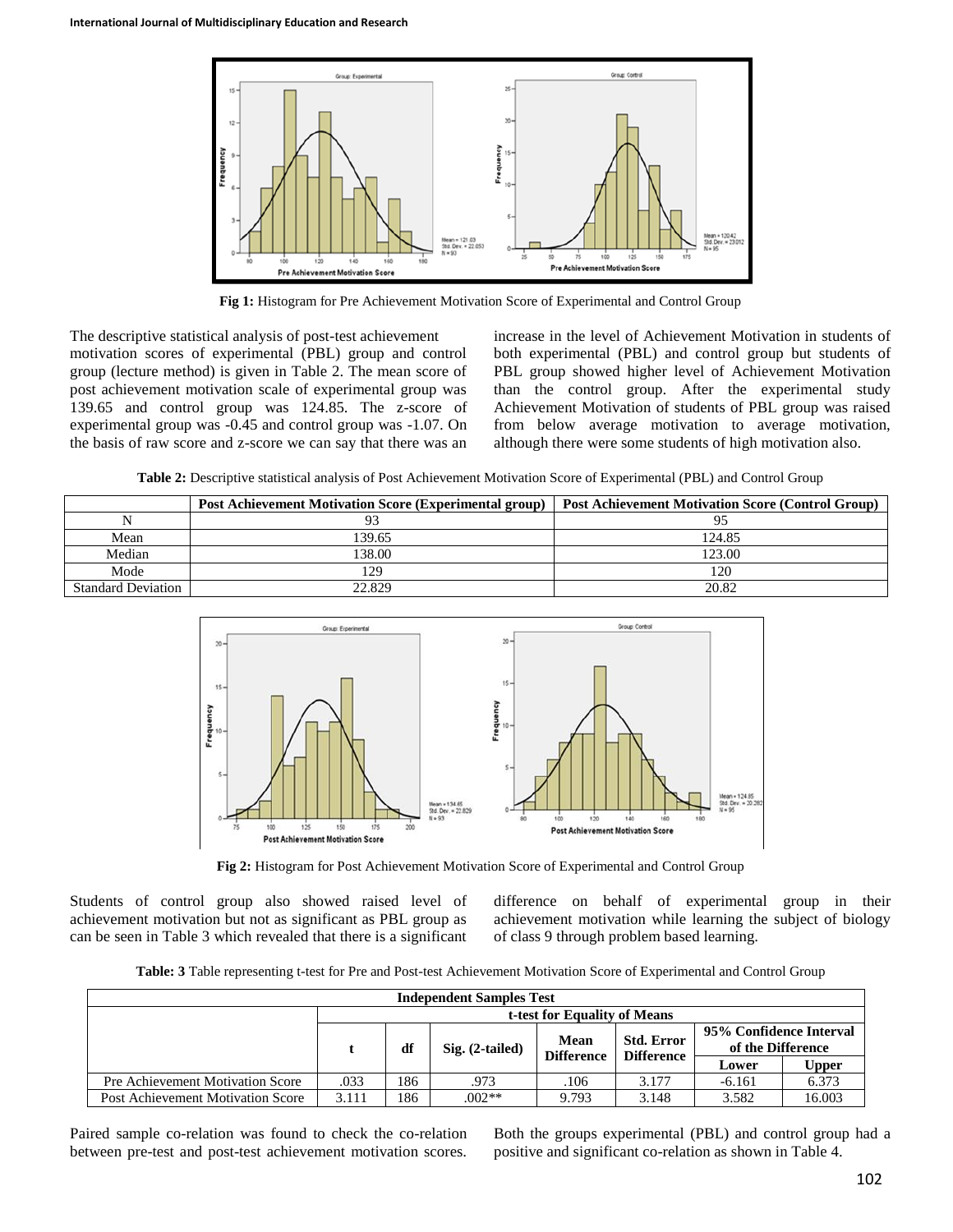**Table 4:** Paired Samples Correlations of pre and post test

| Group        |                                                                      | <b>Correlation</b> | Sig. |
|--------------|----------------------------------------------------------------------|--------------------|------|
| Experimental | Pre Achievement Motivation Score & Post Achievement Motivation Score | 406                | .000 |
| `ontrol      | Pre Achievement Motivation Score & Post Achievement Motivation Score | .503               | .000 |

On comparing the mean of gain achievement motivation scores of experimental and control group as given in Table 6, and applying Levene's Test for Equality of Variances f-value of 0.249 was obtained indicating equal variance. T -test value of 2.924 on comparing gain achievement motivation score had a significance value of 0.004 which is less than 0.05 which shows that gain achievement motivation scores of experimental group are better than that of control group as shown in Table 5 and Table 6.

**Table 5:** Means of Gain achievement motivation score of experimental group and control group.

| <b>Group Statistics</b>           |              |    |         |                       |                        |  |  |  |
|-----------------------------------|--------------|----|---------|-----------------------|------------------------|--|--|--|
|                                   | Group        | N  | Mean    | <b>Std. Deviation</b> | <b>Std. Error Mean</b> |  |  |  |
| Gain Achievement Motivation Score | Experimental | 93 | 14.6129 | 24.46027              | 2.53641                |  |  |  |
|                                   | Control      | 95 | 3.9263  | 20.85270              | 2.13944                |  |  |  |

**Table 6:** Comparison of Means of Gain achievement motivation score of experimental group and control group.

| <b>Independent Samples Test</b>                |       |                                                          |       |                              |                           |                   |                                 |                                              |              |  |
|------------------------------------------------|-------|----------------------------------------------------------|-------|------------------------------|---------------------------|-------------------|---------------------------------|----------------------------------------------|--------------|--|
|                                                |       | <b>Levene's Test for</b><br><b>Equality of Variances</b> |       | t-test for Equality of Means |                           |                   |                                 |                                              |              |  |
|                                                | F     | Sig.                                                     |       | df                           | Mean<br>$Sig. (2-tailed)$ | <b>Difference</b> | Std. Error<br><b>Difference</b> | 95% Confidence Interval of<br>the Difference |              |  |
|                                                |       |                                                          |       |                              |                           |                   |                                 | Lower                                        | <b>Upper</b> |  |
| Gain<br>Achievement<br><b>Motivation Score</b> | 1.335 | .249                                                     | 2.924 | 186                          | .004                      | 11.68659          | 3.31261                         | 3.15147                                      | 16.22171     |  |

# **9. Conclusion**

In the light of the results and analysis, it can be concluded that problem based learning (PBL) has a positive and significant effect on achievement motivation scores and gain achievement motivation scores of the students of class ninth while learning the subject of biology. High level of achievement motivation in students of PBL group can be linked to working in small groups which involved self-learning and motivated students at every step to explore more. Although there is no research which has intimated the effect of problem based learning on achievement motivationin biology of secondary class but various researches have reported that PBL instruction can increase and positively influence student's motivation (Tella, 2007; Ersoy, 2010; Ali, Akhter, Shahzad, Sultana, & Ramzan, 2011; Etherington, 2011 and Klegeris & Hurren 2011)<sup>[10, 1, 5]</sup>.

### **10. Implications**

The study was limited to students of class ninth studying in government schools of Chandigarh and in the subject of biology only. Problem based learning has a wider scope which can be utilized in other subjects taught in school curriculum which will not only enhance the achievement motivation of the students but also help in better understanding of the subject being taught by linking it to day to day life. The knowledge and understanding of problem based learning will definitely help teachers in enhancing achievement motivation of the students. The study of achievement motivation is more important than study of intelligence and talent; because the intelligence generally is a constant issue but we can improve and change the achievement motivation by using the suitable learning approaches and strategy (Besser, 1995). In the digital age which is technology oriented there is a great need to raise the level of achievement motivation of the students. All students differ from one another in the strength of achievement

motivation. Teachers, school, class room environment, home and society play an important role in developing achievement motivation in the students. If learning is associated with real life problems into the classroom situation, achievement motivation of the students can be enhanced.

# **11. References**

- 1. Ali R, Akhter A, Shahzad S, Sultana N, Ramzan M. The Impact of Motivation on Students' Academic Achievement in Mathematics in Problem Based Learning Environment. International Journal of Academic Research. 2011; 3(1):306. Retrieved from www.ejmste.com/v3n2/ejmste\_v3n2\_tella.pdf
- Besser TL. Rewards and organizational goal achievement: A case study of Toyota Motor manufacturing in Kentucky. Journal of Management Studies. 1995; *32*(3):383-399. Retrieved from https://www.econbiz.de/
- 3. Colman AM. Oxford Dictionary of Psychology. New York United States publication, oxford university press Inc, 2001.
- 4. De Graaff E, Kolmos A. History of problem-based and project-based learning. Management of change: Implementation of problem-based and project-based learning in engineering, Sense Publishers, The Netherland. 2007, 1-8.
- 5. Etherington, Matthew B. Investigative Primary Science: A Problem-based Learning Approach, *A*ustralian Journal of Teacher Education. 2011, 36(9). Article 4. DOI: 10.14221/ajte.2011v36n9.2
- 6. Klegeris A, Hurren H. Impact of problem-based learning in a large classroom setting: student perception and problem-solving skills. Advances in physiology education. 2011; *35*(4):408-415. Retrieved from advan.physiology.org/content/35/4/408